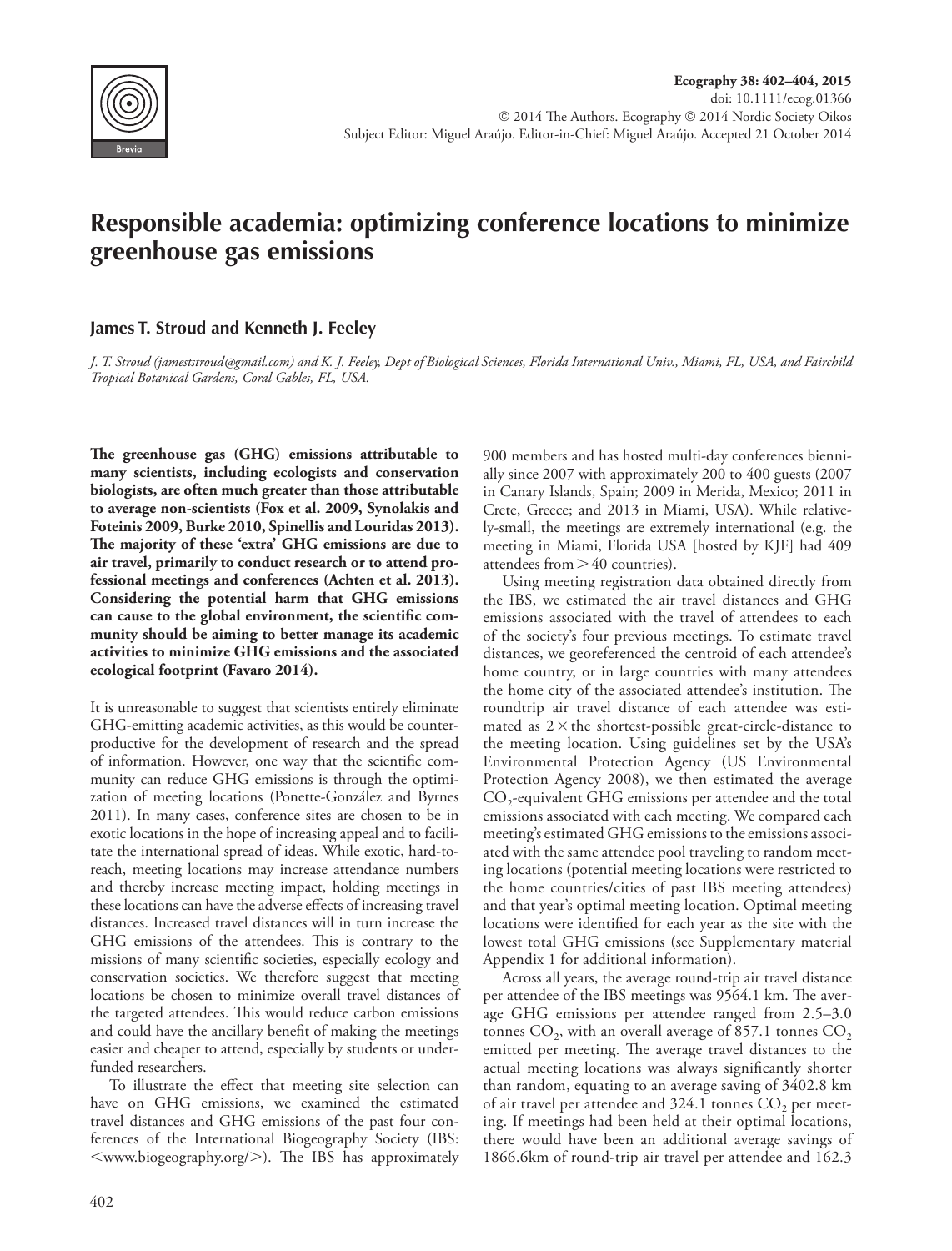tonnes  $CO_2$  per meeting (Table 1; Supplementary material Appendix 1, Fig. A1).

The IBS will hold its next conference in January 2015 in Bayreuth, Germany. At the time of writing, no list of attendees was available. To predict the travel distances and GHG emissions that will be associated with this meet ing, we created a pooled list of possible attendees based on all registrants of past IBS meetings. We then deter mined the emissions that would result from the travel of these potential attendees to all possible meeting locations (possible meeting locations restricted as described above). Based on these methods, the IBS meeting in Germany is predicted to result in average emissions of 2.5 tonnes  $\mathrm{CO}_2$ per person. This is  $0.2$  tonnes  $\mathrm{CO}_2$  more per person than would be incurred if the meeting were held at an overall optimal location of London, UK. Assuming 450 attend ees, this equates to 78.9 tonnes extra total  $\mathrm{CO}_2$  emissions vs the optimal.

Overall, the IBS is performing well in selecting meet ing locations close to the optimal locations and has been improving consistently through time. The proximity of the actual meeting locations to the optimal meeting locations may reflect selection criteria by the conference committee that either intentionally or unintentionally minimizes average travel distances. Alternatively, this may reflect the relatively-restricted geographic distri bution of meeting attendees, which is heavily biased towards the USA and Europe.

Society meetings play an important role in the development of new ideas and the distribution of informa tion. We understand the professional benefits associated with meetings and we are not suggesting that conferences be eliminated or replaced with entirely-virtual meetings. However, efforts should be made to minimize the GHG emissions associated with these gatherings. As illustrated here, significant reductions in GHG emissions can be achieved by optimizing meeting site selection. Our meth ods determined the optimal meeting location based on past patterns of attendance. Ideally, meeting locations would be chosen to minimize travel distances for targeted pools of attendees. In some cases the targeted attendees will mirror past attendees; in other cases, conference orga nizers may elect to target all society members or to target specific underrepresented regions in an attempt to broaden participation.

Beyond optimizing site selection, conference-related GHG emissions can be reduced by providing alternative methods for participation. For example, emissions can be reduced by making more of the meetings available online either through an online portal that allows people to attend the meeting virtually, or by uploading content online (e.g. as in Evolution Society Meeting 2014). Furthermore, confer ences can offer or endorse programs through which attendees can pay to offset their emissions (many societies do in fact already encourage participants to offset their GHG emis sions). Optimizing meeting locations and reducing meetingassociated GHG emissions will not be sufficient to reduce scientists' GHG emissions down to the levels of average nonscientists, but would be a clear step in the right direction and would help scientists to set a positive example for the greater global community.

|         |                     |                                    |         |         |         |                                                              | Table 1. Estimated travel distances and GHG emissions associated with attendance of past IBS conferences and predicted for attendance of the 2015 IBS meeting. Actual values are compared to travel<br>and GHG emissions if meetings were held at random and optimal locations (see Supplementary material Appendix 1, Methods). |                    |                                                                                |                                                |                                                                             |                                                                                |                                                                            |
|---------|---------------------|------------------------------------|---------|---------|---------|--------------------------------------------------------------|----------------------------------------------------------------------------------------------------------------------------------------------------------------------------------------------------------------------------------------------------------------------------------------------------------------------------------|--------------------|--------------------------------------------------------------------------------|------------------------------------------------|-----------------------------------------------------------------------------|--------------------------------------------------------------------------------|----------------------------------------------------------------------------|
| deeting |                     |                                    |         |         |         | Average flight distance (one-way                             |                                                                                                                                                                                                                                                                                                                                  |                    |                                                                                |                                                | Green house gas emissions                                                   |                                                                                |                                                                            |
| Year    | attendees<br>$\int$ | Islands,<br>Spain<br>Number Canary |         |         |         | Merida, Crete, Miami, Bayreuth,<br>Mexico Greece USA Germany | Random location [mean (95% Cl)] location                                                                                                                                                                                                                                                                                         | Optimal<br>meeting | Average $\mathsf{CO}_2$<br>emissions per<br>equivalent<br>attendee<br>(tonnes) | equivalent<br>Total CO,<br>meeting<br>(tonnes) | emissions for trip travel (km)<br>per attendee<br>Extra round<br>vs optimal | emissions per<br>(tonnes) vs<br>equivalent<br>Extra CO,<br>attendee<br>optimal | meeting (tonnes)<br>emissions for<br>equivalent<br>Extra CO,<br>vs optimal |
|         | 311                 | 4710.52                            |         |         |         |                                                              | 6798.03 (6400.41-7216.22)                                                                                                                                                                                                                                                                                                        | 3534.16            | 2.58                                                                           | 802.37                                         | 2352.72                                                                     | 0.64                                                                           | 200.38                                                                     |
| 2009    | 20 <sub>2</sub>     |                                    | 5472.19 |         |         |                                                              | $6192.99(5828.63 - 6577.16)$                                                                                                                                                                                                                                                                                                     | 4484.10            |                                                                                | 620.41                                         | 1976.18                                                                     | <b>1.54</b>                                                                    | 12.03                                                                      |
| 2011    | 385                 |                                    |         | 4591.49 |         |                                                              | 7211.14 (6844.07-7627.57)                                                                                                                                                                                                                                                                                                        | 3660.04            |                                                                                | 968.19                                         | 862.89                                                                      | .51                                                                            | 196.41                                                                     |
| 2013    | 406                 |                                    |         |         | 4665.71 |                                                              | 6043.27 (5632.79-6453.74)                                                                                                                                                                                                                                                                                                        | 4028.42            | 2.56                                                                           | 037.51                                         | 274.59                                                                      | ).35                                                                           | 41.71                                                                      |
| 2015    | 450                 |                                    |         |         |         | 4643.53                                                      | 6599.33 (6245.17-6989.48)                                                                                                                                                                                                                                                                                                        | 4323.45            | 2.54                                                                           | 144.48                                         | 640.16                                                                      | 0.18                                                                           | 78.89                                                                      |

403